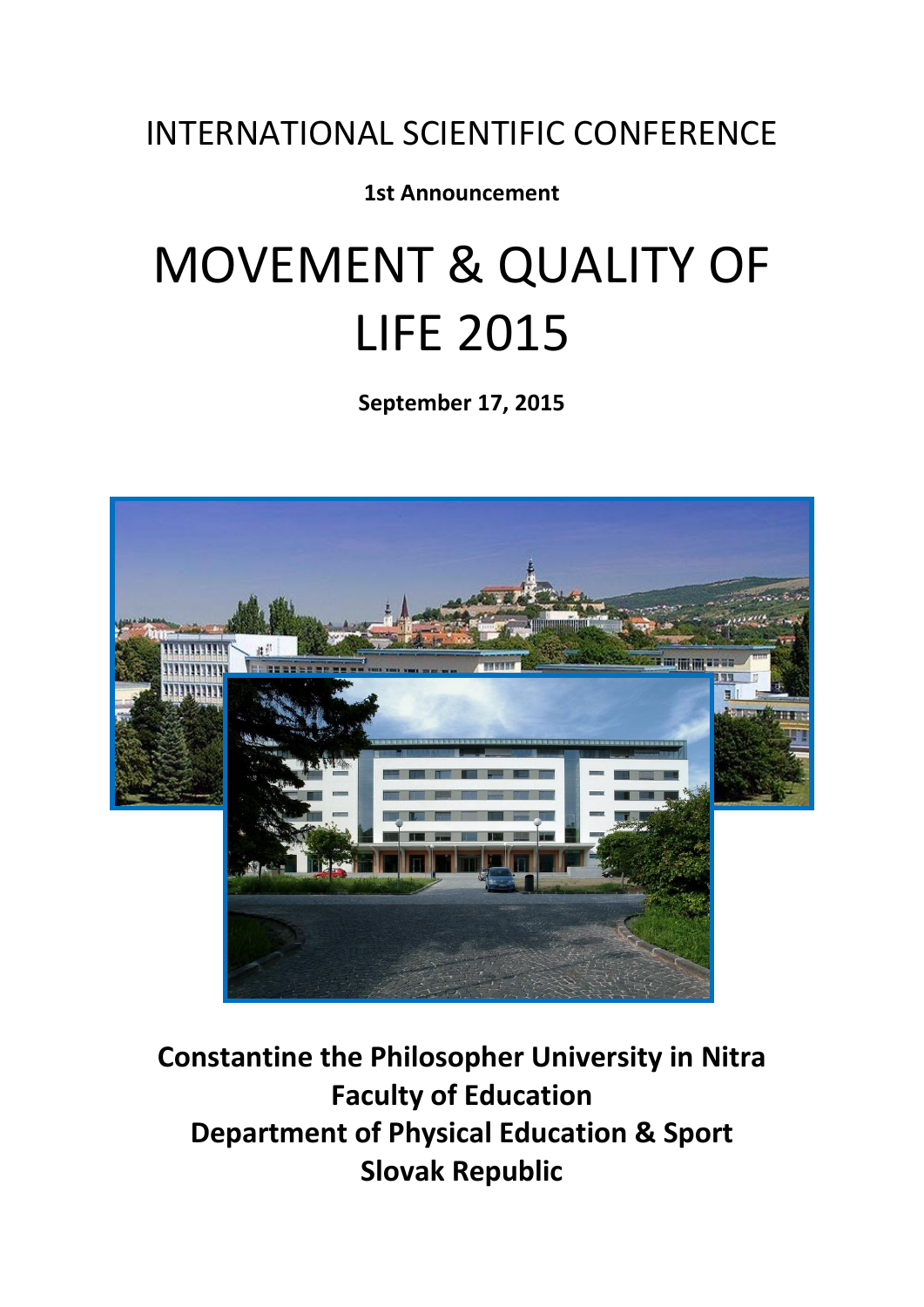**Conference date: September 17, 2015** (Thursday)

**Conference Venue: Faculty of Education CPU,** Drážovská 4, building of Pedagogicka fakulta Univerzity Konštantína Filozofa v Nitre (under the Zobor Hill), Slovakia, **Maps [Google](http://maps.google.sk/maps?q=UKF&hl=sk&ie=UTF8&view=map&cid=8477296194785492691&iwloc=A&ved=0CCsQpQY&sa=X&ei=Z1k2TovXBJKSsgb6kbn2BA)**

#### **Conference topics:**

1. Physical activity and the quality of life

2. Physical activity of the population

3. Health and the ways of its influencing

**Conference languages: S**lovak, Czech, English

**Methods of presentation:** oral, poster

#### **Conference fee:**

 $30 \notin$  for one contribution. The fee is paid only by active participants.

#### **The fee to be paid by August 30, 2015 to the account number:**

7000073068/8180; VS: 0120

 Message for the recipient: Participant´s name Invoicing data:

 University Constantine the Philosopher in Nitra, Tr. A. Hlinku 1, 949 74, Nitra **IČO:** 00157716; DIČ: 2021246590**; IČ DPH**: SK 2021246590

**IBAN**: SK76 8180 0000 0070 0007 3068; **SWIFT**: SPSRSKBAXXX,

#### **BIC:** SUBASKBX

In case of need an invoice will be issued based on your request well in advance! The invoice will be issued within 5 days after your payment of the fee to our bank account.

Conference fee includes lunch, refreshment during conference, banquet and proceedings from the conference.

#### **Dates:**

**by August 30, 2015 – sending the application and the presentation (article) to the contact address** by email (articles sent after this deadline will neither be published nor presented in the section).

#### **Transport: Maps [Google](http://maps.google.sk/maps?q=UKF&hl=sk&ie=UTF8&view=map&cid=8477296194785492691&iwloc=A&ved=0CCsQpQY&sa=X&ei=Z1k2TovXBJKSsgb6kbn2BA)**

**By bus**: Take a short walk from the Bus station or Railway station onto the Bus stop "Okresný úrad " or "Železničná stanica" and then take a bus No. 2. Get off the bus at the bus stop "Amfiteáter" (cca 50m from the building of Faculty of Education CPU)

**By car**: Coming from B. Bystrica turn right cca 100m behind the roundabout under Zobor into Drážovská street. Coming from Bratislava take the third turning to the right at the roundabout, and then first left into Drážovská street  $No.4.$ 

#### **Accommodation**

individually – we recommend: **[Hotels](http://www.booking.com/city/sk/nitra.sk.html?aid=350899;label=nitra-59Ui3EaQ0ZP9Aca1zwlKkQS14344468219:pl:ta:p1:p2:ac:ap1t1:neg;ws=&gclid=CIbowMSW9LMCFdG6zAod5j8AVg) in Nitra**

#### **Catering**

Lunch in a day of conference, refreshment during the conference and meals during the banquet are included in the fee, others to be arranged individually

#### **Scientific Committee:**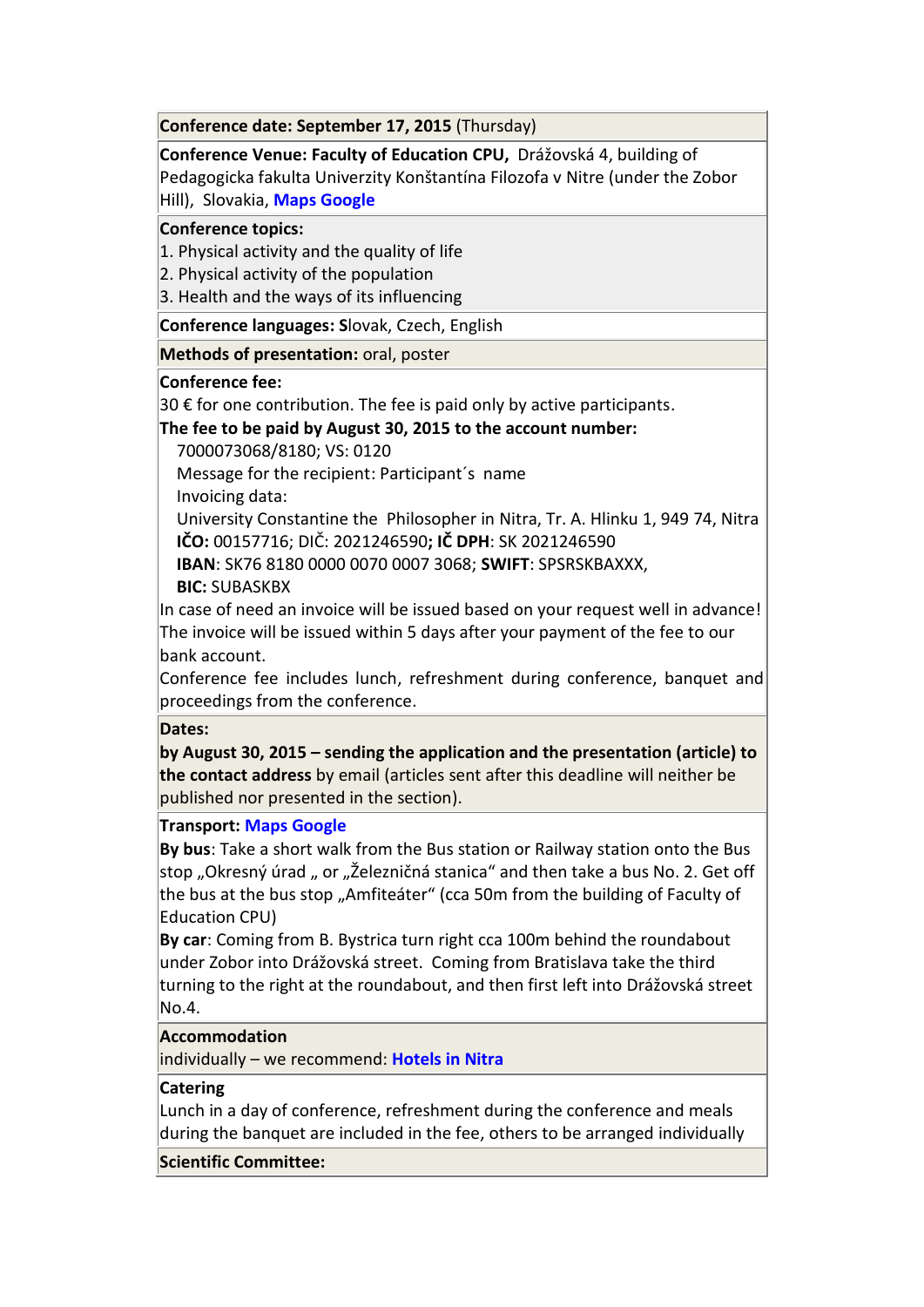Prof. PaedDr. Eva Szorádová, CSc. Doc. PaedDr. Vladimír Šutka, CSc. Doc. PaedDr. Nora Halmová, PhD. Doc. PaedDr. Janka Kanásová, PhD. Doc. Ján Hianík, PhD. Doc. PaedDr. Tomáš Sollár, PhD. Doc. PaedDr. Jaroslav Broďáni, PhD.

#### **Organizing Committee**

PaedDr. Mária Kalinková, PhD. - chairwoman

PaedDr. Ľubomír Paška, PhD., PaedDr. Jaroslav Krajčovič, PhD.

PaedDr. Pavol Horička, PhD., PaedDr. Tomáš Gurský, PhD.

PaedDr. Martina Romanová, PhD., Mgr. Natália Czaková, PhD., Mgr. Matúš Krčmár, Mgr. Ivan Vasiľovský, Mgr. Pavol Hlavačka, Mgr. Lenka Šimončičová; Gabika Tesárková, Peter Odráška, Martin Cabadaj

#### **Reviewers:**

Reviews (1 reviewer per article) will be provided by the author of the article himself/herself. The scanned copy will be sent along with the paper. Editor of the Proceedings reserves the right to select articles based on other reviews.

#### **Contact addresses:**

Department of Physical Education & Sport, Faculty of Education, CPU, Tr. A. Hlinku 1, 94974 Nitra

lpaska@ukf.sk, mobil: +421905226889 (in English language)

jbrodani@ukf.sk, mobil: +421903406408

#### **Instructions for authors:**

Page format : A5

Page margins: top and bottom: 1.8 cm inner: 2 cm outer: 1.8 cm

Extent max. 6-8 pages

**TITLE capital letters**; bold, centered.

#### (space)

**Name by small letters** and SURNAME by capital letters; bold (centered).

#### (space)

**Name of workplace, town and state**: small letters; bold (centered).

#### (space)

**ABSTRACT at the beginning** (align on both sides)

#### (space)

**Key words**: small letters; bold. (space)

**TITLES OF CHAPTERS (INTRODUCTION, AIMS, METHODS, RESULTS &** 

**DISCUSSION, CONCLUSIONS, and SOURCES)**: capital letters; bold.

Text of the contribution: letters´ size 10, Times New Roman CE, single spacing (1), omit one line between paragraphs, paragraph shift 0.5cm.

(space)

**SUMMARY along with the TITLE of the contribution**, **text** and key words in English language at the end of contribution.

**Tables, figures and graphs in the format** \*jpg and centered.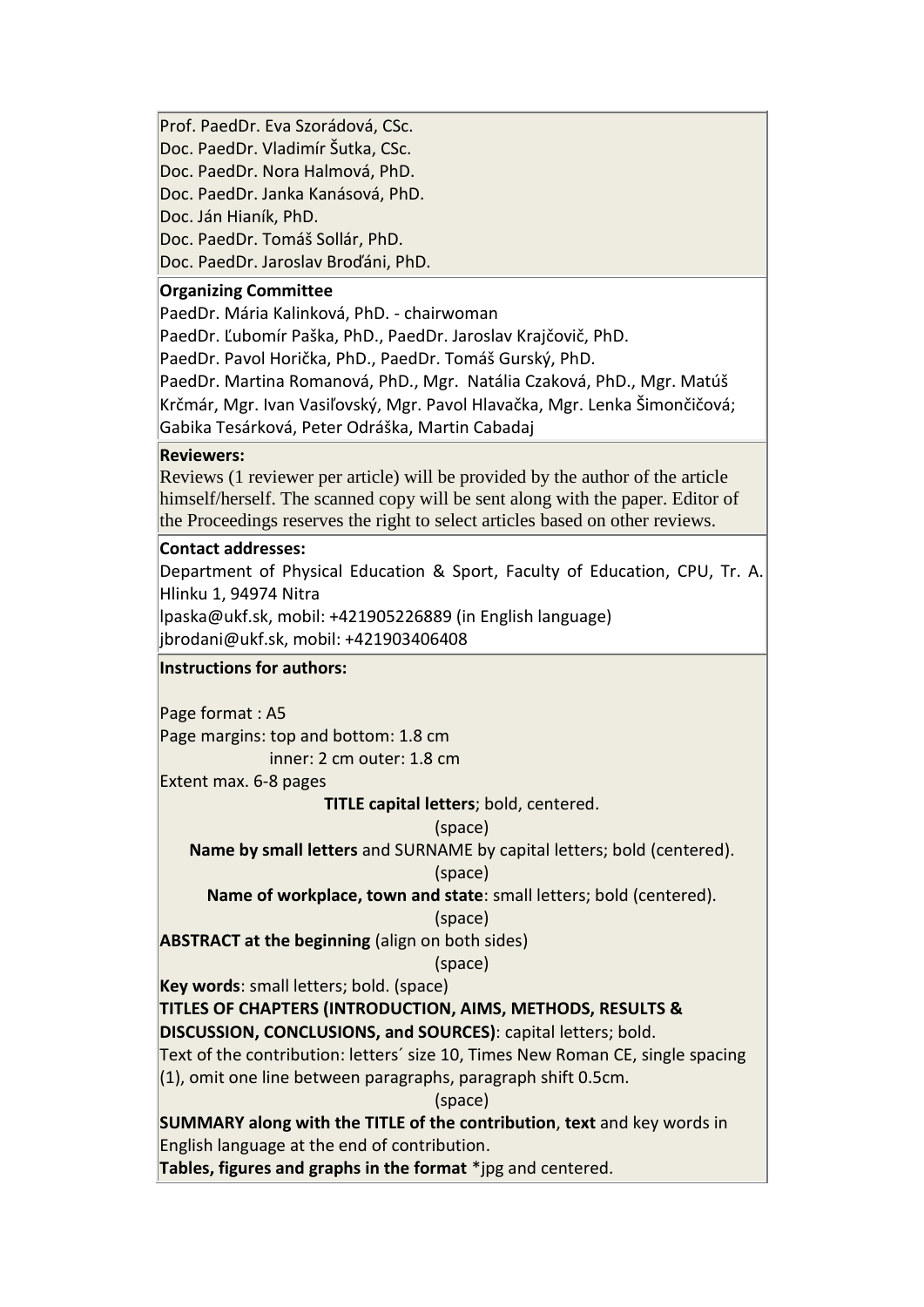#### **Movement and Quality of Life 2015 Nitra, September 17, 2015** *Application for the conference*

**The invoice** will be issued within 5 days after your payment of the fee to our Bank account:: Yes - No

Participation in the conference: Oral presentation: Yes – No; Language: …………………………………………... Poster: Yes – No Without presentation or poster: Yes - No

# **ARTICLE 1**

### **Conference topics:**

- 1. Physical activity and the quality of life
- 2. Physical activity of the population
- 3. Health and the ways of its influencing

*Requirements on technical support:* data projector; others …….

**Please, send the application form and the article by August 30, 2015!!!**

## **Conference Programme (preliminary)**

| $8:00 - 9:30$   | Registration of participants (Faculty of Education - building under<br>the Zobor Hill) |
|-----------------|----------------------------------------------------------------------------------------|
| 9:30            | <b>Official Opening of the Conference</b>                                              |
|                 | Prof. PhDr. Eva Szorádová, CSc. - dean of the FE CPU Nitra                             |
| $9:45 - 10:30$  | Invited lectures                                                                       |
| 10:30-12:30     | Section 1: Physical activity and the quality of life                                   |
|                 | Section 2: Physical activity of the population                                         |
|                 | Section 3: Health and the ways of its influencing                                      |
| $12:30 - 13:30$ | lunch                                                                                  |
| $13:30 - 17:00$ | Sections 1-3                                                                           |
| 17:00           | Closing of the conference – banquet in the premises of the Faculty of                  |
|                 | <b>Education CPU Nitra</b>                                                             |